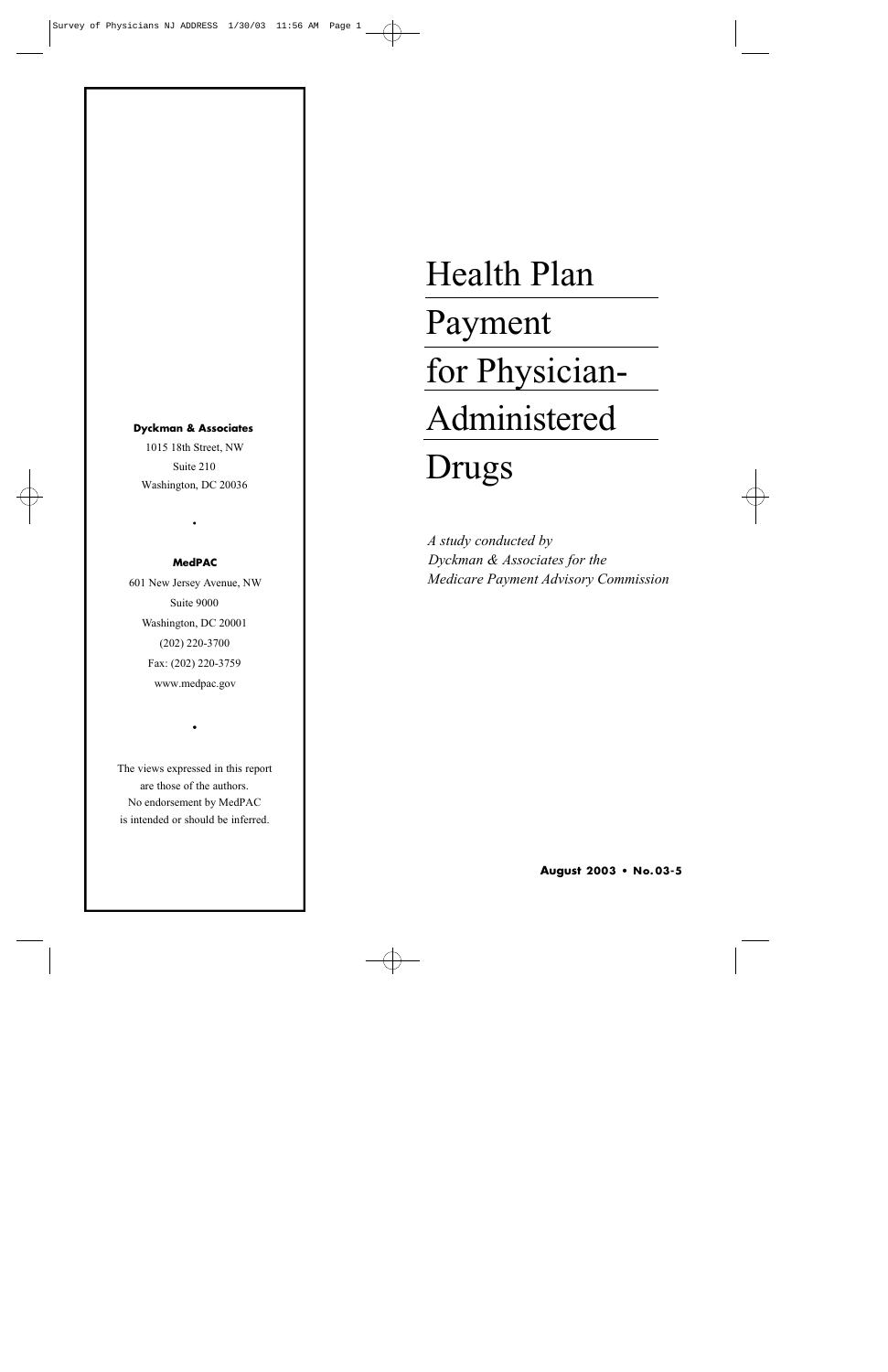

*Health Policy Consulting Health Finance Consulting Litigation Support*

Dyckman & Associates, LLC 1015 18<sup>th</sup> Street, NW • Suite 210 • Washington, DC 20036-5203 (202) 833-8877 Fax (202) 833-8932 www.dyckmanassociates.com

## **HEALTH PLAN PAYMENT FOR PHYSICIAN-ADMINISTERED DRUGS**

## **PREPARED FOR:**

## **The Medicare Payment Advisory Commission**

**PREPARED BY:** 

**Zachary Dyckman, Ph.D. Peggy Hess, MHA**

**July 2003**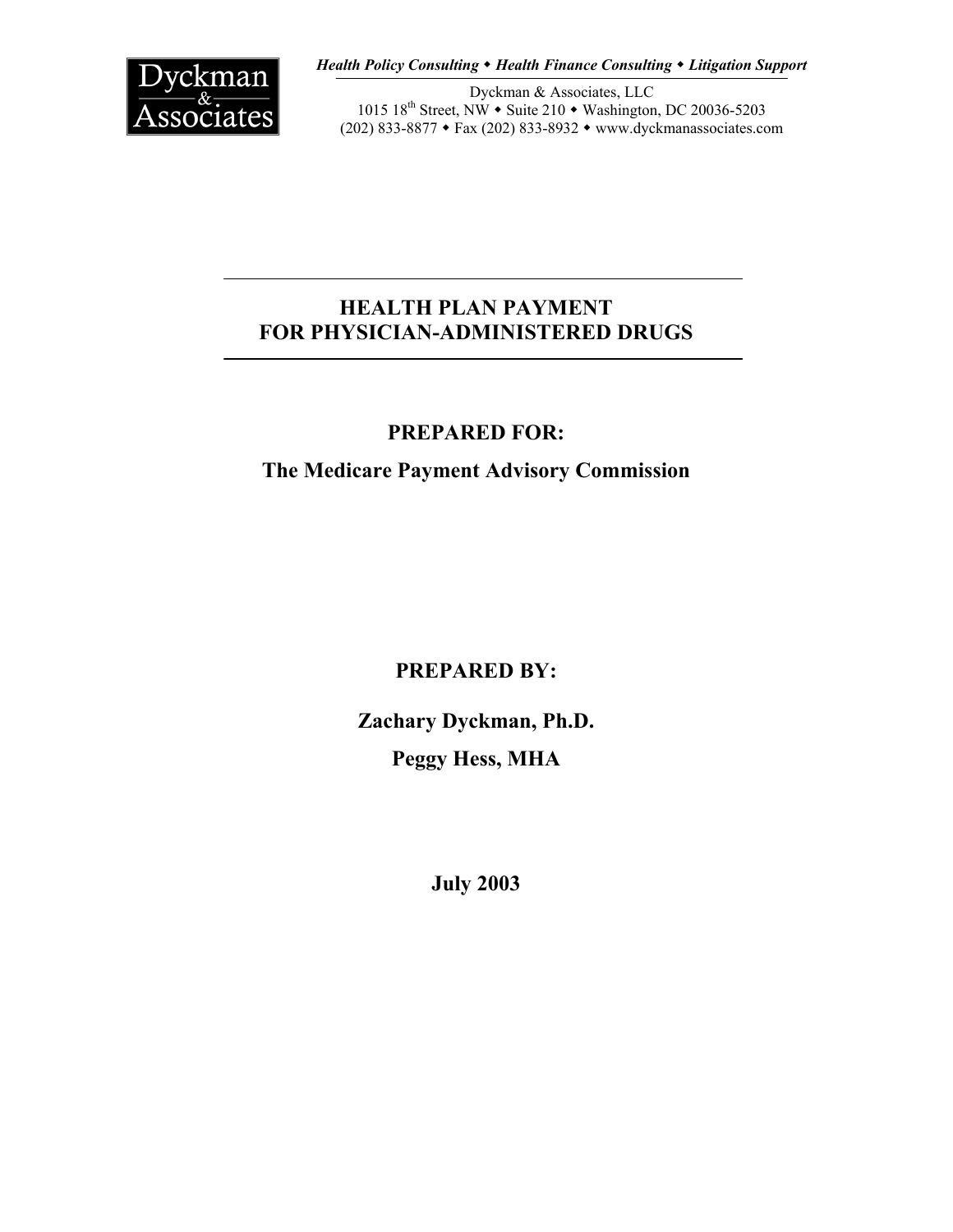The Medicare Payment Advisory Commission (MedPAC) contracted with Dyckman & Associates in 2002 to conduct a survey of private health plans to obtain information regarding characteristics of physician payment methodologies and fee levels used by private health plans. We surveyed health plans that operate in different geographic regions, and in environments with different demographics, competitive market conditions and managed care characteristics.

This brief report focuses on health plan payment methodology used for physician-administered drugs. The primary project report, Survey of Health Plans Concerning Physician Fees and Payment Methodology, is not yet publicly available.

#### **OVERVIEW OF SURVEY METHODOLOGY**

Survey participation letters were sent out to 118 executives and senior staff at approximately 60 health plans, including Blue Cross Blue Shield plans and national managed care-health insurance companies. The health plans were assured of complete confidentiality of any information provided to us, including the identity of participating survey plans.

For purposes of the study, each individual Blue Cross Blue Shield plan is considered a participant, even if it is part of a parent organization that operates several plans in different states. For national managed care companies, a company was asked to identify three different markets in which they have sizable enrollment for participation in the study, and each market is considered a separate health plan. Interviews were completed with 33 participating health plans.

Exhibit 1 provides summary information regarding the participating study plans. The study health plans serve the full range of environments, from largely rural areas to heavily urbanized areas, including most of the Nation's largest cities.

|                  | <b>Health Plan: Largest Metropolitan Statistical</b> |                                 |                  |                              |              |         |
|------------------|------------------------------------------------------|---------------------------------|------------------|------------------------------|--------------|---------|
| Region           | Less than<br>.5 million                              | .5 to less<br>than 1<br>million | $1-3$<br>million | Greater<br>than 3<br>million | <b>Total</b> | Percent |
| <b>Midwest</b>   |                                                      |                                 |                  | 2                            | 10           | 30%     |
| <b>Northeast</b> |                                                      |                                 |                  |                              |              | 21%     |
| <b>South</b>     |                                                      | C                               | 2                |                              | 8            | 24%     |
| West             |                                                      |                                 |                  | $\overline{2}$               | 8            | 24%     |
| <b>Total</b>     |                                                      |                                 |                  | 13                           | 33           |         |
| Percent          | 15%                                                  | 12%                             | 33%              | 39%                          |              |         |

#### **Exhibit 1. Distribution of Study Health Plans Interviewed by Region and Largest Metropolitan Statistical Area (MSA)[1](#page-2-0) in Health Plan Service Area**

<span id="page-2-0"></span> $\overline{a}$ <sup>1</sup> Metropolitan statistical areas (MSAs) and primary metropolitan statistical areas (PMSAs) were used to categorize health plan service areas. Metropolitan Area Population Estimates: [1998 to](http://eire.census.gov/popest/archives/metro/ma99-02.txt) 1999, U.S. Census Bureau. (http://eire.census.gov/popest/data/metro.php).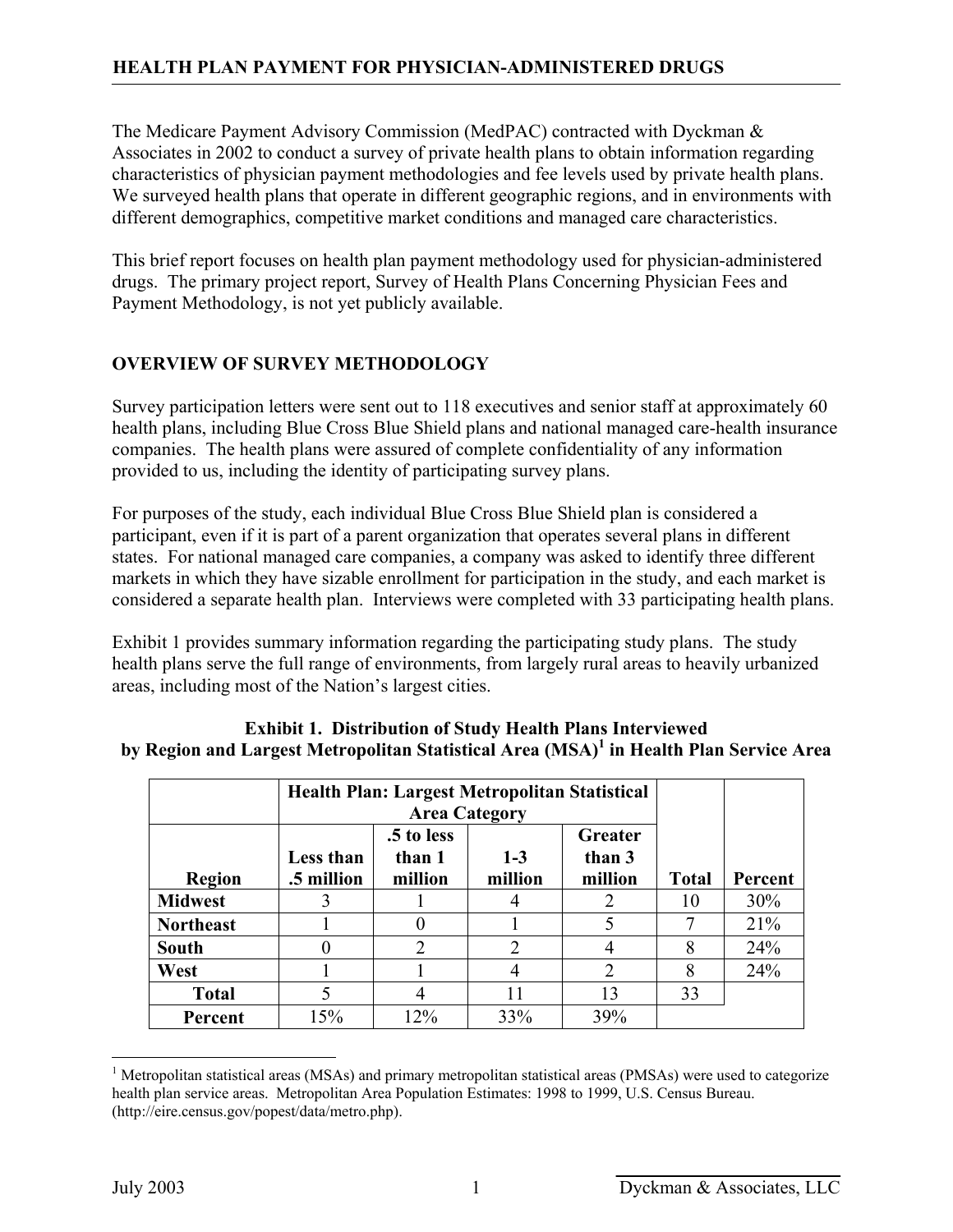The participating study health plans offer a range of benefit plan types, including health maintenance organization (HMO), point of service (POS), preferred provider organization (PPO) and traditional/indemnity plans. The largest enrollment benefit plan type for most of the survey plans is a PPO plan.

We scheduled and conducted a structured phone interview with executives and senior staff of each participating health plan. The interviews were generally completed in 90-120 minutes. Typically, several individuals participated in the interview and, combined, were knowledgeable in the areas of health insurance and physician service market conditions, provider relations, physician reimbursement, and payment methodology for physician-administered drugs. Where local health plans were part of national managed care companies, interviews were conducted at both the corporate and individual market health plan levels. The health plan interviews were conducted from October through December 2002. Additional information was provided by some of the health plans to clarify and expand upon the information provided during the interviews.

#### **PAYMENT FOR PHYSICIAN-ADMINISTERED DRUGS**

Medicare covers, under its Part B program, selected types of drugs and biological products administered in physician offices, the home and in other outpatient settings. These drugs and biological products, which generally cannot be purchased from retail pharmacies and cannot be self-administered by the patient, include:

- Cancer and anti-nausea drugs
- Immunosuppressive drugs used following organ transplants
- Erythropoietin and other products used to treat anemia for cancer and kidney dialysis patients
- Drugs provided through infusion and other techniques by home health or durable medical equipment providers, for osteoporosis, asthma and other pulmonary diseases.

Medicare Part B expenditures for outpatient drugs approximated \$8.5 billion in 2002, reflecting an increase of almost 35 percent from 2001. Physician-billed drugs account for more than 80 percent of total Medicare spending for outpatient drugs.<sup>2</sup>

Medicare uses a pricing formula for physician-administered drugs, under which the price is set at 95 percent of "average wholesale price" (AWP). Medicare pricing for physician-administered drugs has gained increasing focus within the past year in light of information that AWP prices are often higher than actual transaction prices for these drugs<sup>[3](#page-3-1)</sup>.

 $\overline{a}$ 

<span id="page-3-0"></span><sup>&</sup>lt;sup>2</sup> Medicare Payment Advisory Commission, Report to the Congress: Variation and Innovation in Medicare,

<sup>&</sup>quot;Medicare payment for outpatient drugs under Part B," June 2003, pp. 150 and 151.

<span id="page-3-1"></span><sup>&</sup>lt;sup>3</sup> United States General Accounting Office Report to Congressional Committees. Medicare: Payments for Covered Outpatient Drugs Exceed Providers' Cost, GAO-01-1118, September 2001.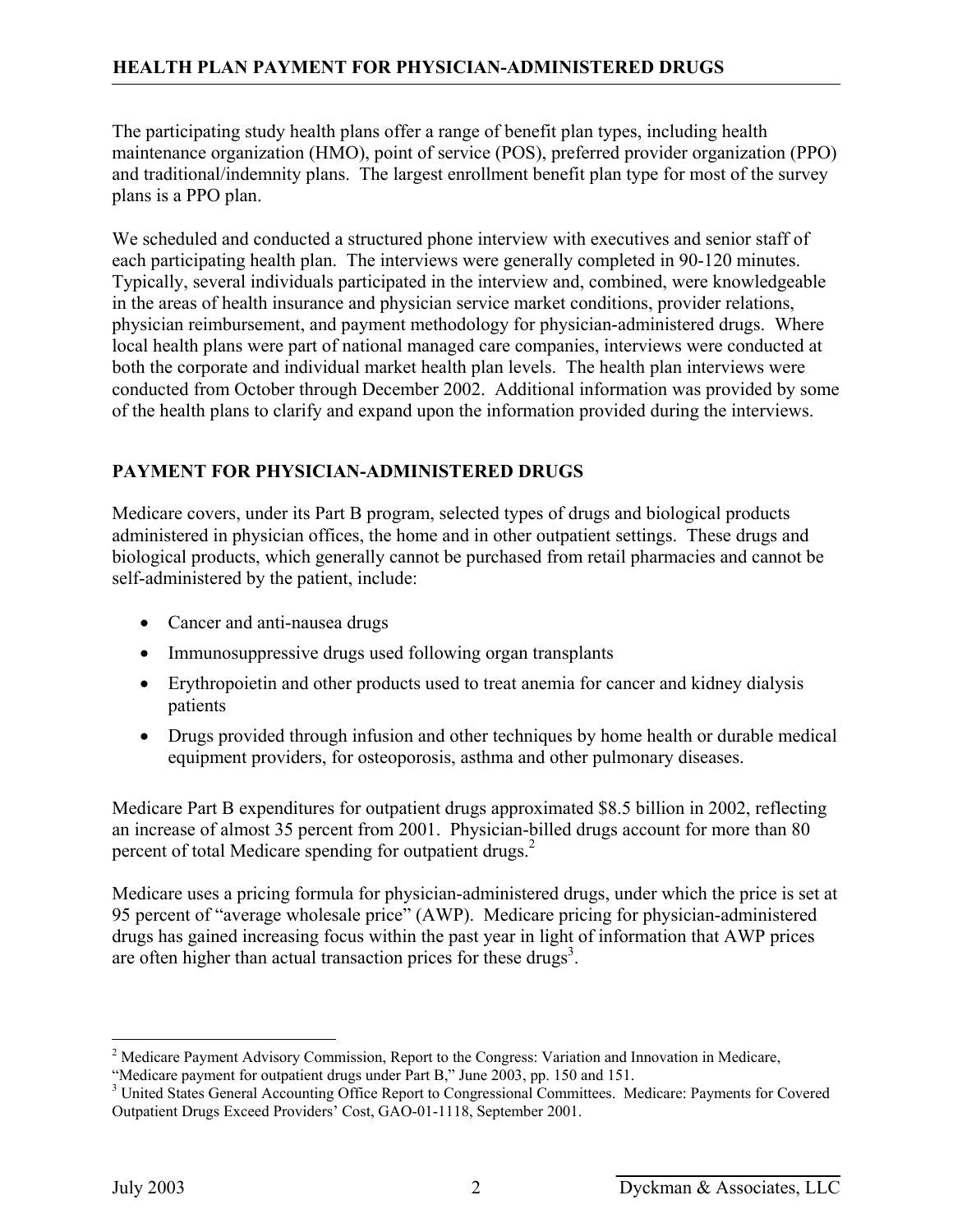Information was obtained from the survey health plans regarding payment methodology and payment rates for physician drugs in responses to the following open-ended questions asked during the health plan interviews:

- How do you set prices for physician-administered drugs? How do they relate to Medicare prices?
- In some areas, physicians have complained about inadequate fees for administering drugs to patients. Have you or are you considering raising fees for drug administration codes?

#### **Health Plan Pricing Formula**

Exhibit 2 provides information on the pricing formula used by the study health plans for physician-administered drugs. All of the plans use a percentage of AWP formula, although some use another pricing approach for some types of drugs (e.g., immunizations) and/or for some providers. As seen in Exhibit 2, most plans use an AWP pricing formula that is in the range of 90 to 100 percent of AWP. The average percent of AWP used by the plans is 98 percent. Approximately one-third of the health plans indicated that they are either planning to or are seriously considering moving to a more aggressive pricing approach for physician-administered drugs in 2003.

| <b>Exhibit 2. Distribution of Health Plan Physician-Administered Drug Pricing</b> |
|-----------------------------------------------------------------------------------|
| by AWP Formula                                                                    |

|                           | 85-90%<br>of AWP | 95%<br>of AWP | 100%<br>of AWP | 101-109%<br>of AWP | 110-115%<br>of AWP | <b>Health Plans</b><br>Responding* |
|---------------------------|------------------|---------------|----------------|--------------------|--------------------|------------------------------------|
| <b>Number</b><br>of Plans |                  |               | 10             |                    |                    | 32                                 |
| Percent<br>of Plans       | 22%              | 25%           | 31%            | 16%                | 6%                 | 100%                               |

Note: \* Of the 33 health plans interviewed, one plan reported using a combination of outdated AWP prices and prices that are selectively updated based on provider complaints. This plan's pricing formula is not included in Exhibit 2.

Several caveats are in order. First, some of the health plans use a single, well-defined pricing formula that applies to all physician-administered drugs for all or almost all of their business. For others, the pricing methodology is less well defined, and may vary in one or more of the following respects:

- A different average wholesale price (AWP) formula may be used for different categories of drugs, such as chemotherapy, immunizations and vaccines.
- There may be a standard AWP pricing formula for most providers, but one or more other pricing formulae for specific providers or for specialty pharmacy vendors that supply drugs to some physicians.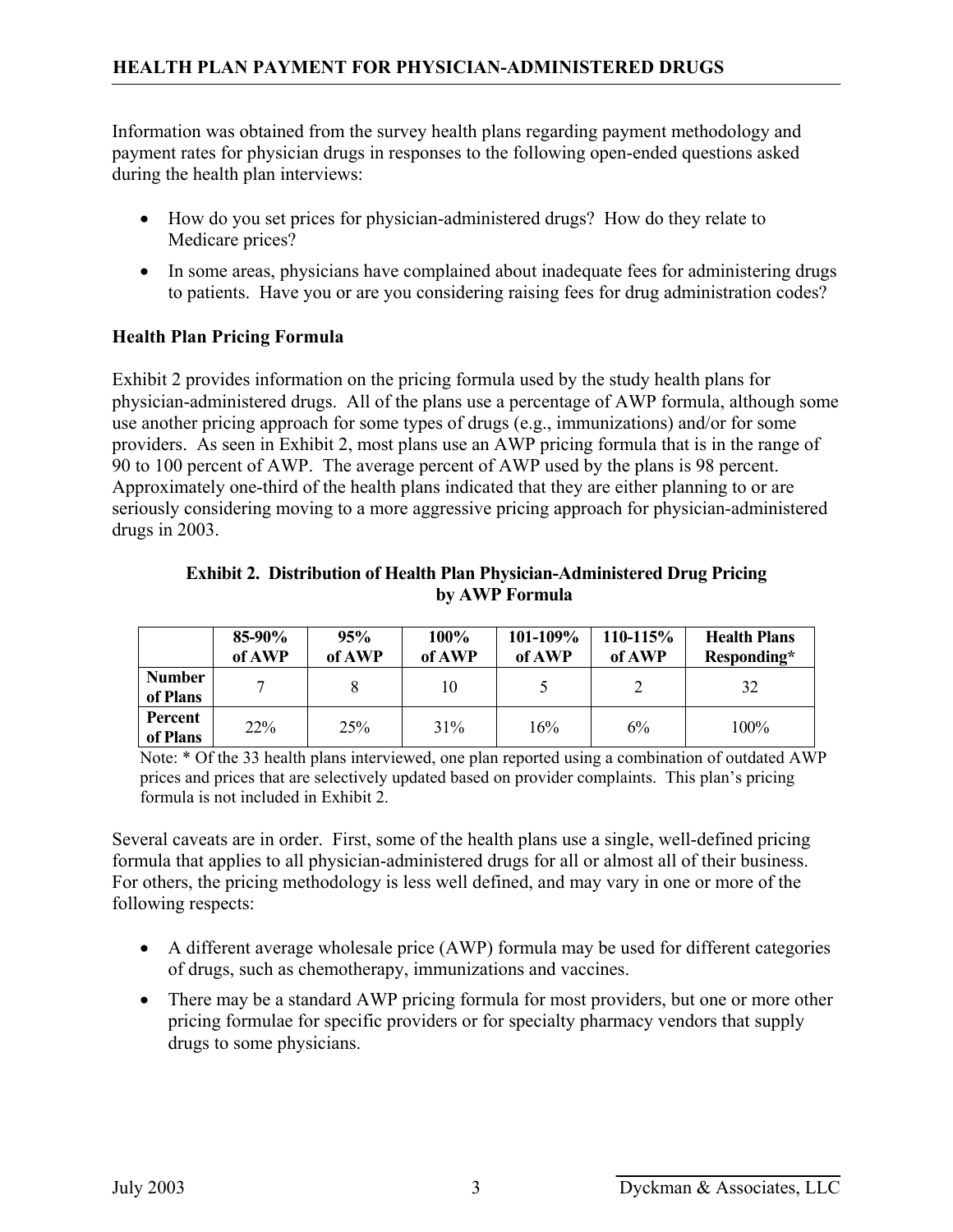• Some plans do not update their prices on a frequent or consistent basis. Therefore, some of the AWP prices used may not be current and/or consistent with those used by Medicare carriers.

In categorizing a specific health plan's AWP formula for the table shown above, we used the following guidelines:

- 1. Where different pricing formulae are used for different categories of drugs, we focused on pricing for chemotherapy and other drugs that were covered under the Medicare program, rather than immunizations and vaccines.
- 2. Where different pricing is used for different providers, we estimated an average or most typical percent of AWP used by the plan.

#### **Characteristics of Payment Systems for Drugs and Administration Fees**

There are several patterns and trends regarding payment system characteristics that can be inferred from the health plan survey responses.

- There is a general understanding among health plans that physicians purchase drugs at prices that are below 95% of AWP and, given that health plan prices are generally at or above this rate, the sale of drugs is a profit center for physicians.
- About one-fourth of plans report physician complaints about inadequate fees for drug administration codes.
- Twenty of 33 plans surveyed use a straightforward AWP pricing approach based on relatively current pricing data for physician-administered drugs for all or almost all providers; 13 plans use different pricing for different categories of drugs, different providers, and/or non-current pricing data.
- At least nine of 33 plans expect to change or at least to review payment methodology for physician-administered drugs in 2003. Changes being considered include reducing prices based on improved information on actual market prices for drugs, reducing prices after offering physicians a group purchasing program to obtain drugs at competitive prices, and contracting with pharmacy vendors, who will supply physicians with the drugs, at reduced prices.
- Approximately half of the health plans planning to reduce drug prices will consider raising fees for drug administration codes.